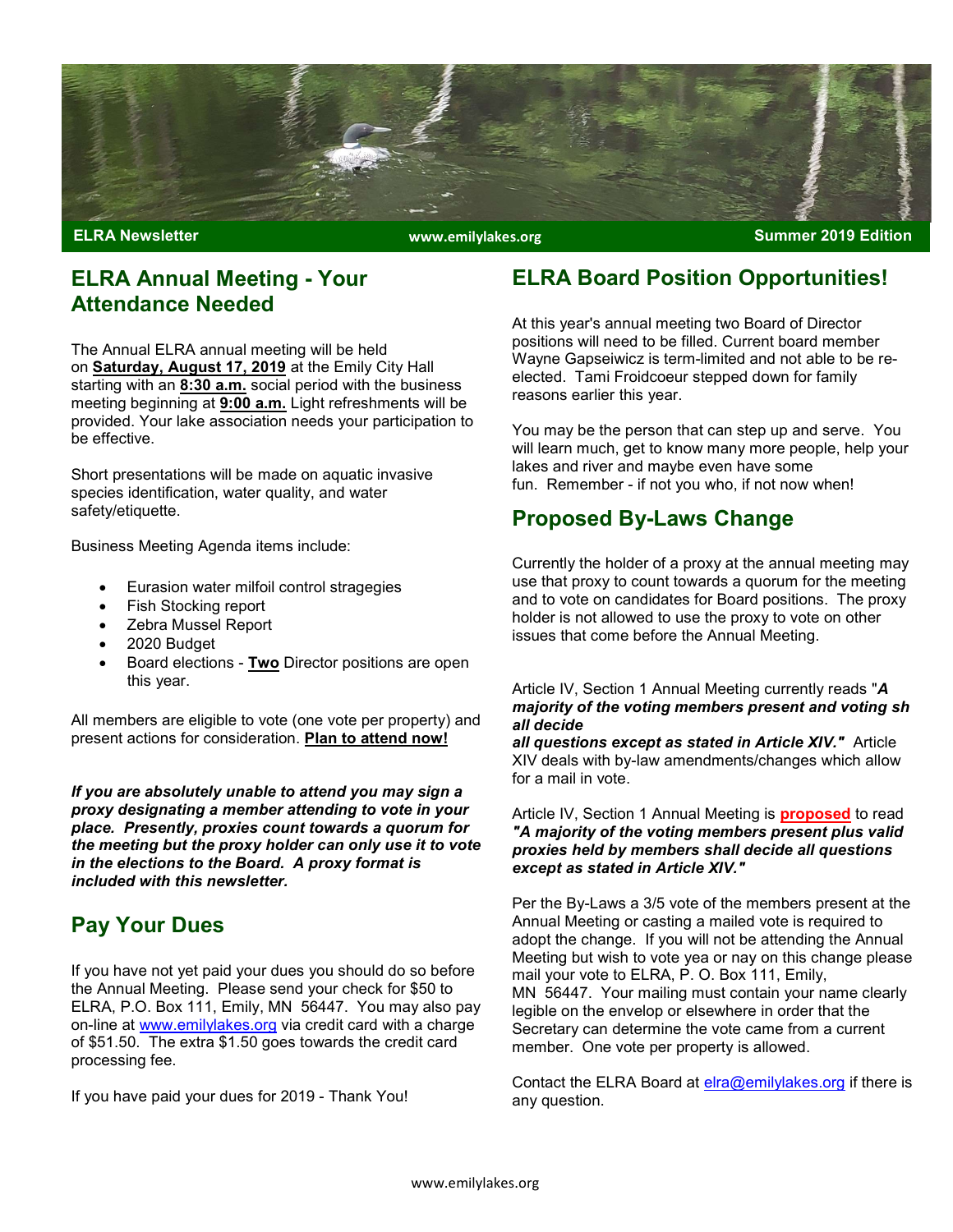## Eurasian Water Milfoil Update

 Water Milfoil (EWM) again in 2019. Surveys were completed ELRA engaged the services of PLM for treatment of Eurasian of both Emily and Mary (see maps posted on ELRA web site).

The Board has approved the treatment as proposed by PLM; however, the MN DNR is reviewing and considering a possible less aggressive treatment plan. The MN DNR through their permitting process has the final say on the areas to be treated.

Many thanks to those who provided donations to help with this year's treatment.

Following is the required MN DNR treatment notice which also appeared in the July 9 edition of the Northland Press.

## **NOTICE**

#### Emily Lakes and Rivers Association P.O. Box 111 Emily, MN 56447

 The Emily Lakes and Rivers Association has contracted to treat Eurasian Water Milfoil, an Aquatic Invasive Species in Emily Lake and Mary Lake in 2019.

The Minnesota Department of Natural Resources has granted to the Emily Lakes and Rivers Association a waiver of the requirement that the association obtain the signatures of approval of owners of lake-shore property. Instead, the Emily Lakes and Rivers Association will notify property owners of the treatment through alternate forms. This notice is one form that the Emily Lakes and Rivers Association is using to notify property owners. Other forms include but not limited to notification through the associations web page, member newsletter and annual meeting.

With regard to the treatment for this year, 2019:

- 1. The proposed date for treatment: July 10, 2019 through October 1, 2019
- 2. The target species for the treatment: Eurasian Water Milfoil
- 3. The method of control or product being used: EPA and MDA registered aquatic herbicides, such as but not limited to Liquid 2,4-D, Granular 2,4-D, Granular **Triclopyr**
- 4. How landowners my request that control not occur adjacent to the landowner's property: If you desire that the treatment of Eurasian Water Milfoil not occur adjacent to your property, please notify the Emily Lakes and Rivers Association immediately at the following address and email address below:

P.O. Box 111 Emily, MN 56447 elra@emilylakes.org

## City of Emily - Waters Fund Issue

For the past 4 years the City of Emily has maintained and funded the Emily Waters Fund. This provided funds to area lake associations for assistance in aquatic invasive species (AIS) more specifically Eurasian Water Milfoil (EWM). ELRA utilized these funds in 2016. In 2017 and 2018 treatment areas were such that Crow Wing County AIS funds as well as ELRA budgeted funds and donations from members and others covered the necessary costs.

This year the City of Emily's consulting attorney rendered an opinion that the funding was not legal as currently structured. In order to meet state statutes, in his opinion, the lakes had to be wholly within the jurisdiction of the City of Emily. Emily Lake is also partly in Fairfield Township and Mary Lake is partly in Little Pine Township. The remedy proposed by the City's consulting attorney was a Joint Powers Agreement with the respective Townships.

It became the responsibility of ELRA to initiate and draft the Joint Powers Agreement. A draft agreement was prepared by ELRA which the City's attorney reviewed and provided proposed revisions. We had no objections to the revisions so a final document was then available for presentation to Little Pine Township and Fairfield Township.

As of this writing, Little Pine Township and Fairfield Township have both approved the Agreements. The Emily City Council will consider these agreements at a special council meeting on Wednesday, July 17 at 5:30 p.m.

If approved by the City, the City funding should be available as in past years.

Thanks to all who showed their support for the city funding or attended the City Council meeting at which it was discussed.

## Zebra Mussel Inspections

ELRA participates with Crow Wing County for the testing of veligers (larvae form of the zebra mussel). Doug Tarasar takes samples which are tested to determine if the veligers are present. This is an "early warning system" for the presence of zebra mussels. The Crow Wing County AIS program pays for the test. Thus far no veligers have been detected.

In just a few short weeks the season will start to wind down. As you remove items from the water remember to check your docks, boats, lifts, etc. for any presence of zebra mussels. Should you find any report these to the Minnesota DNR at (218-203-4354) and to ELRA at elra@emilylakes.org.

## Boat Parade Held

The ELRA Annual Boat Parade was held Saturday July 6. Thanks to those who took time to decorate their boats/pontoons in the red, white and blue. Thanks also to those on shore who cheered on the parade!

www.emilylakes.org